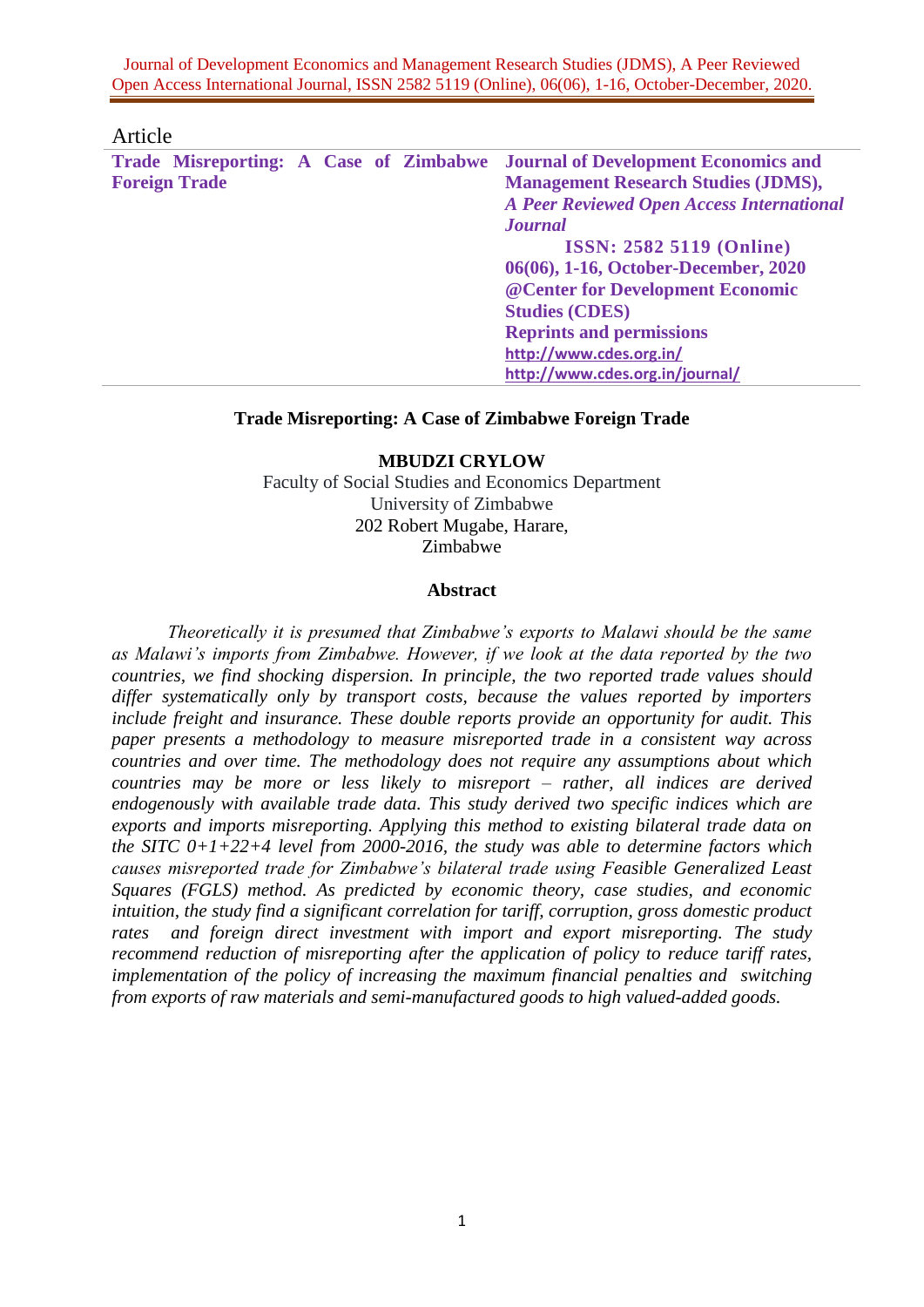## **Introduction**

A typical and frequent feature of many fraudulent acts is the misdeclaration of economic activities (Silverstone et-al., 2004). Income and earnings from illegal businesses, for example, commonly remain unreported to fiscal authorities in order to hide such operations. Expenditures eligible for public fund reimbursement, in contrast may be overstated to increase transfer revenues (Silverstone et-al., ibid). In general, publicly recorded activities may be misreported for a broad range of potential reasons.

Declarations of cross-border trade transactions are not exempt from such misconduct. According to Panayi (2015), the developing internationalization of the trade can be misused in numerous ways with one of them being income shifting so as to avoid tax or tariffs mispricing in order to get subsidies and several others. The trade data for country A for its exports to country B is expected to match the imports from country A. However, in mirror data for international trade one often finds huge deviation. In false reporting, criminal traders face incentives to fake data entries in customs declarations and other official documents for various reasons and along almost every dimension (Nitch, 2017). For instance, the quantity and the value of a shipment may be manipulated to either reduce the payment of customs duties (under-reporting or to better take advantage of export subsidies (over reporting); a misclassification of products or a misdeclaration of the ultimate destination of a shipment may allow circumventing trade restrictions (Nitch, ibid). Overall, the accuracy of international trade statistics is likely to be compromised, to an unknown degree, by fake transactions.

Dalu et al. (2012), asserted that the greatest problems facing the government of Zimbabwe is the problem of tax evasion and tax avoidance. A country facing an increasing amount of tax evasion, tax avoidance and capital flight is likely to exhibit a low productive investment mix, this would mean low economic growth and the public run enterprises would be negatively affected. Hence, it can be noted that these 'devils' have created a great gulf between actual and potential revenue. The Zimbabwe Revenue Authority (ZIMRA) have for a considerable time been complaining of the widespread incidence of tax avoidance and evasion in the country as companies and importers employ various tax avoidance strategies to escape or minimise their taxes or deliberately employ fraudulent ways and means of evading tax altogether sometimes with the active collusion of the tax officials (Dube, 2014). It can also be noted that misreporting of trade brings with it a lot of economic challenges, for instance tax avoidance causes investment distortions and thus companies and individuals would undervalue or even have some of their assets exempted from tax purposes. Whereas tax evasion on the other side would cause distortions in revenue collected. Hence this would negatively affect the economy in that, there would be inflationary pressures as recorded between 2007–2008 whereby there was an increased volume of cash and this would lead to large amounts of cash chasing too few goods hence inflation sky rockets. It is therefore of paramount importance that ZIMRA and the government work hand in hand to curb the problem.

## **Literature Review**

Misreporting plays a big role in terms of illegal goods transactions in the world. The Global Financial Integrity's (GFI) 2013 by Kar and Spanjers (2015) report calculate that developing countries averagely lose \$542 billion dollars annually over the past 10 years due to illegal trade. Some 80 percent of that value occurs because of misreporting. The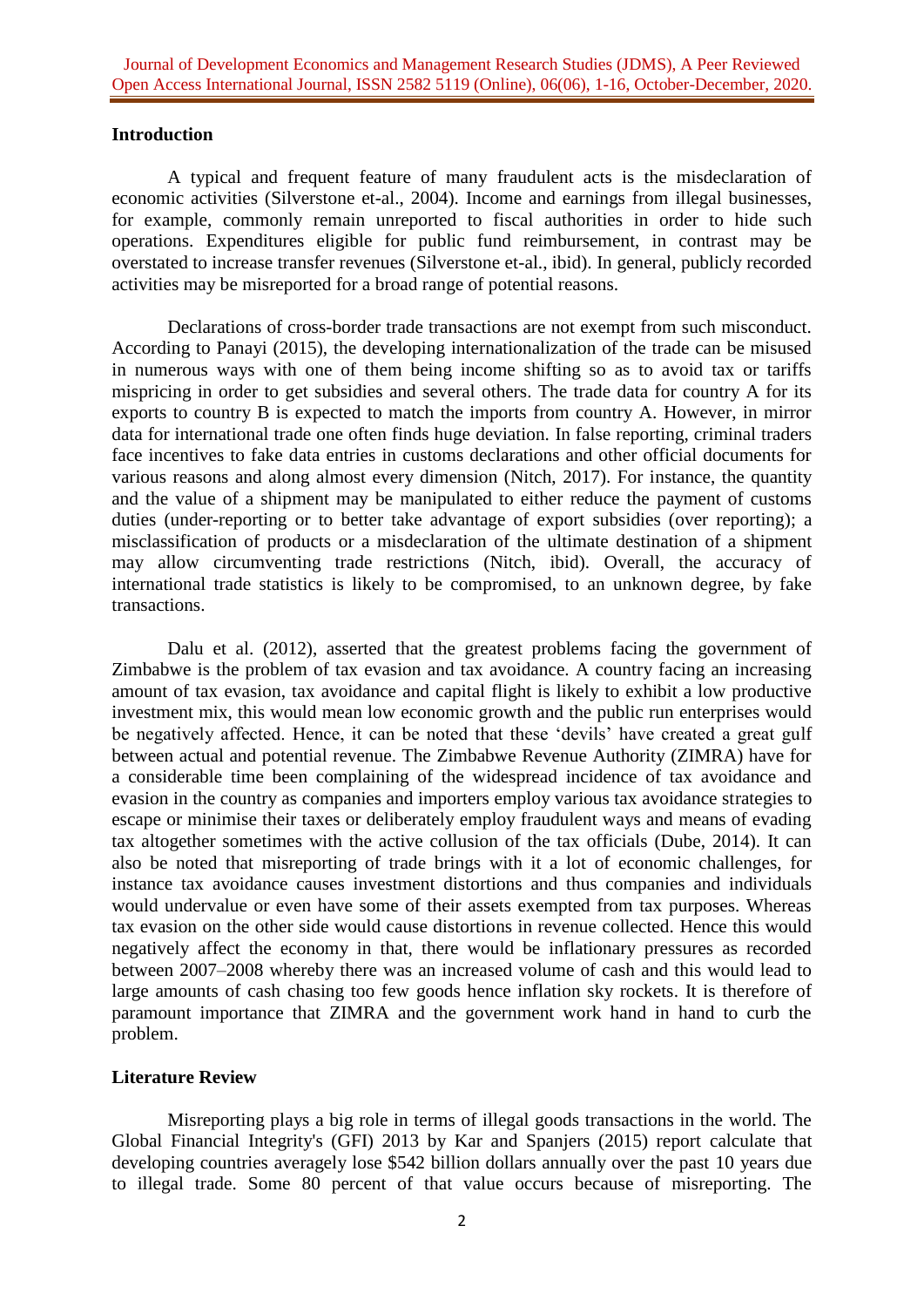government cannot receive income from the transaction. African countries lost between \$597 billion to \$1.4 trillion out of the continent (1980-2009). In reality, fabricated trade statistics can put policymakers in difficult situations, since trade data play a central role in macroeconomic policymaking, as well as in trade and foreign policy considerations. Examples include public policies related to protectionist tariff measures, trade negotiations, capital controls, or export support programs. Trade data might also substantially influence countries' internal democratic decision making processes.

According to Buehn-Eichler (2010) and Nitsch (2009), misreporting was created for economic motives. As an illustration, if the imported goods entering a country are not recorded, then the entrepreneur (exporter) may gain advantage from the black market, because it is eluded from taxes and import duties. Farzanegan (2009), and Buehn-Eichler (2010), in their studies concluded that fine sanctions negatively affect smuggling activities which is indicated by misreporting. Fisman et al. (2008) found that smuggling is closely related to corruption in a country. They analyze smuggling relationships with corruption in the trade in antiques and cultural art objects. Murphy (2011) and Suryanto (2016) used the Control of Corruption index as the dependent variable to analyze misreporting. Murphy explicitly proposed the hypothesis that there is a significant relationship between the level of corruption of a country and the difference in the listing of exports. Murphy's (2011) suggests that trade openness is significant against misreporting. Same result has been made from a research conducted by Buehn-Eichler (2010), which states that the trade openness has a significant positive effect on import-misreporting. However, these studies usually have to rely on the assumption that countries commonly labelled as developed report their bilateral trade data correctly, whereas developing countries do not.

For developing nations like Zimbabwe has adverse welfare and distributional consequences hence increasing income inequality and jeopardising employment prospects. According to a misreporting index constructed by Farhad et al. (2018), Zimbabwe was ranked in the top ten countries known for misreporting trade. In so far as the effects of misreporting trade in Zimbabwe continue to be an impediment to robust and long-run economic growth, it is necessary to investigate the factors which contribute to misreporting of trade in Zimbabwe with a view of enriching the existing empirical studies on the issue. In addition, the vast majority of the associated studies focus on individual country pairs or a small group of selected trading partners to investigate trade misreporting. This research is confined to Zimbabwe bilateral trade data paying special attention to food products imports and exports since food products are ranked in the top ten imports and exports  $1/2$  of Zimbabwe. The main focus of the study is to determine factors which drive misreporting of trade for Zimbabwe and trading partners.

### **METHODOLOGY**

**.** 

## **Research Objectives**

- Determine the relative contribution of various factors to the problem of exports and imports misreporting in Zimbabwe.
- Evaluate whether exports and imports misreporting motivated by tariff evasion could be a global phenomenon or whether this phenomenon remains unique for Zimbabwe bilateral trade relationships.

 $^{1}$  This was taken from the data published on Zimbabwe Investment Authority (ZIA) (2018), website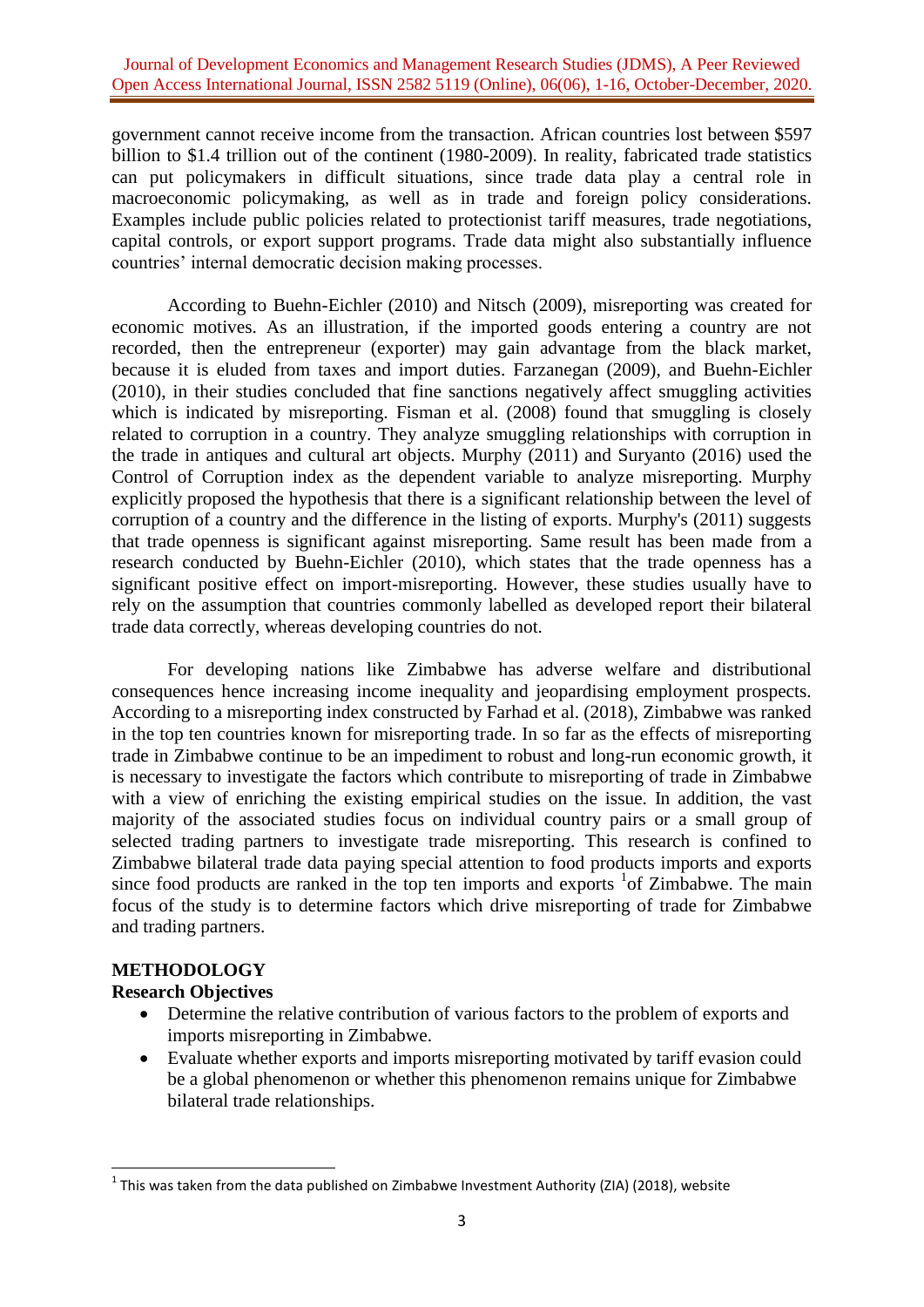## **Empirical model specification**

Explained below are the two empirical models of misreported trade used in this study following Farhad et al. (2018). Necessary adjustments were made through dropping and addition of some variables based on theoretical and empirical justifications for the model to suit the Zimbabwean situations. The two models are exports and imports misreported model discussed one after the other.

## **Export Misreporting Model**

 $MRI_{it}^x$ From equation 3.3 the notations are defined as follows:

 $MRI_{it}^{x}$  is the export misreporting index,  $tar_{it}$  is the tariff, topen<sub>it</sub> is trade openness, f di<sub>tt</sub> is *net foreign direct investment inflows as a percentage of GDP, is GDP per capita,*   $cpi_{it}$  is the corruption perception index and  $\mu_{it}$  is the error term. The subscript i represents *country i whilst t represents time in all the variables.*

## **Import Misreporting Model**

 $MRI_{it}^m$ From equation 3.2 the notations are defined as follows:

 $MR_{it}^{m}$  is the import misreporting index,  $tar_{it}$  is the tariff, topen<sub>it</sub> is trade openness, f di<sub>tt</sub> is *net foreign direct investment inflows as a percentage of GDP, gdpc<sub>it</sub> is GDP per capita,*  $cpi_{it}$  is the corruption perception index and  $\mu_{it}$  is the error term. The subscript i represents *country i whilst t represents time in all the variables.*

# MRI<sup>x</sup> Is the Export Misreporting Index and MRI<sup>x</sup><sub>it</sub> Is the Import Misreporting Index

In equation 3.1 and 3.2, MRI<sub>It</sub> is the export misreporting index and MRI<sub>It</sub> is the import misreporting index were used as the dependent variables, to assess the factors which determine misreported trade. The indices were computed using data from World Bank Data base closely following Farhad et al. (2018) procedure. The indices were computed as follows

## **Theoretical Framework**

The nature of reported trade data provides us with a straightforward way to identify the existence of misreporting. Nevertheless, assigning discrepancies to one of the trading partners is challenging since differences may be induced by either or both parties involved. Let us assume that, in a given year, Zimbabwe reports exporting US\$100,000 worth of food product to its trading partner say South Africa. However, the trading partner (South Africa) reports only US\$50,000 worth of food products imports. It is, therefore, difficult to determine who is misreporting.

#### **STEP 1: Deriving Weighted Trade Values**

The first step was to derive a comparable index of trade misreporting consists in identifying the degree to which a given country misreports its exports and imports in a given year. These numbers were used to calculate the weighted value for each bilateral trade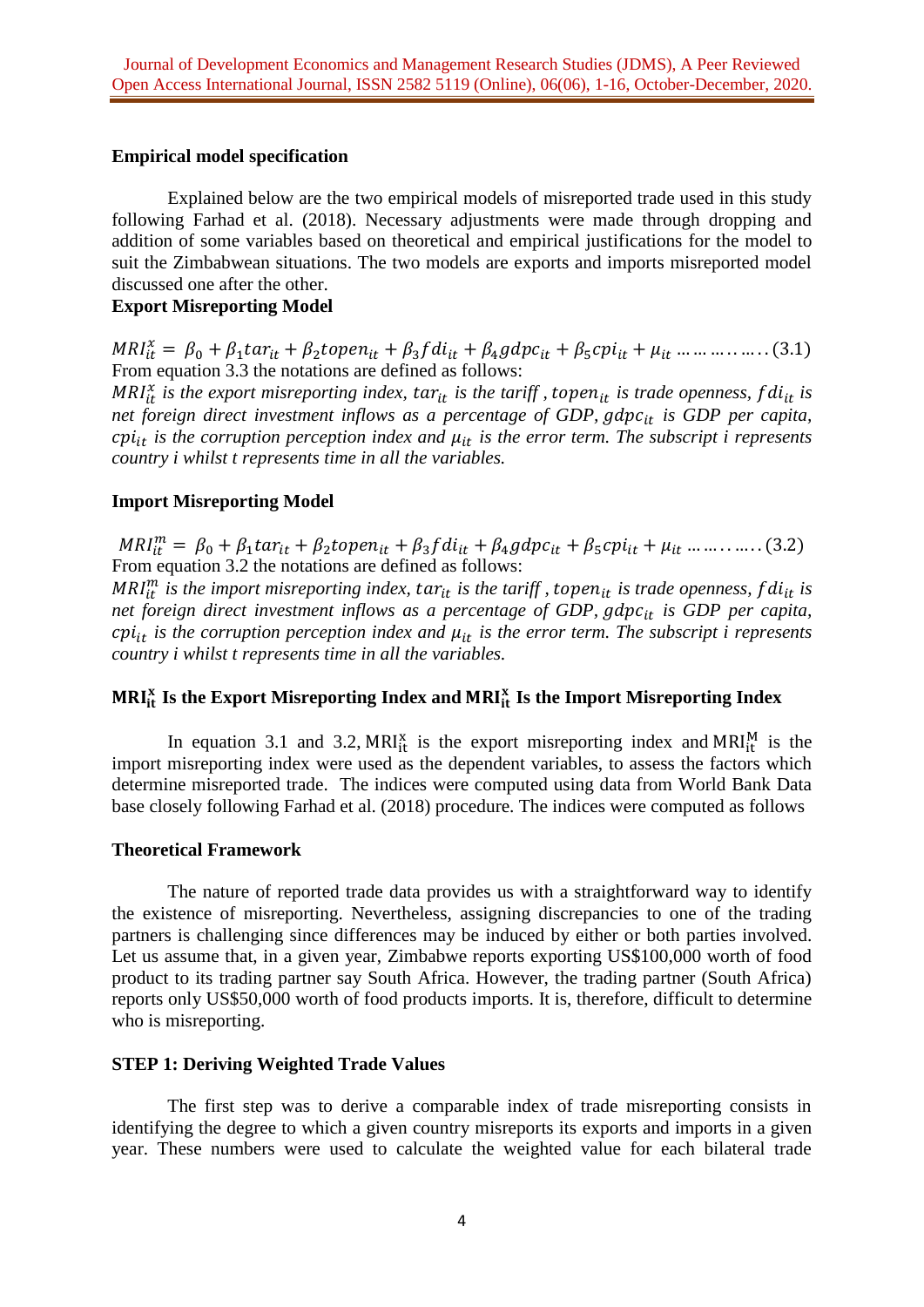transaction. The study began by considering the 'reporting distance' of all bilateral trade reported by a country and all of its trading partners.

## **Export Weighting Factors**

The first step consists in using the absolute reporting distance of Zimbabwe's reported export values with the respective importer-reported imports values. Unreported trade values were considered as zeros where one party reports non-zero trade, whereas corresponding partner reports nothing. From the above example of Zimbabwe the absolute reporting distance is US\$50,000. Therefore, the export weighting factor (EWF) for Zimbabwe in this example is one minus the ratio of the total absolute reporting distance divided by the sum of Zimbabwe's reported exports and its trading partner' recorded imports. In the above scenario

we get  $1 - \frac{50,000}{100,000 \times 50,000} = 0.667$  $\frac{100,000 + 50,000}{100,000 + 50,000}$  $-\frac{50,000}{100,000,000,000} = 0.6$  $^{+}$ . Naturally, the closer the EWF comes to zero, the less

misreporting we observe. From this example the study formalised the derivation of the EWF. Considering total reported food products exports from all the five major trading partners<sup>2</sup> (S) to all destination countries (D) as  $X_{sD}$  and total reported food imports by importing destination countries from each importing  $M_{Ds}$ .

The absolute reporting distance  $\delta_{sD}$  for Zimbabwe reported food products export values from its counterparts reported import values was calculated as ……………………………….……….(3.3) and for Zimbabwe imports as ……………………………………........(3.4)

## **Export and Import Weighting Factors**

The export weighing factor  $w_s^x$  (EWF) was derived as one minus the ratio between the absolute reporting distance and the sum of a country's reported exports and the total imports of counterparts as:

 $w_s^x = 1 - \frac{\delta}{\delta}$  $\boldsymbol{X}$  $\ddotsc$ Formally, the import weighing factor  $w_s^m$  (IWF) was derived analogously to equation 3 with:  $\delta$ <sub>dc</sub>

 

## **Calculating Weighted Trade Values**

**.** 

The EWF and IWF values provide proxies for reliability levels with which each country reports its exports and imports, based entirely on reported data as opposed to ad-hoc assumptions about the reliability of one country's data over another Farhad et al. (2018). With this the weighted trade values were computed for each trade entry.

The weighted exports value for food products from source country *s* to destination country *D* was calculated as

 

 $^{2}$  South Africa, Botswana, Mozambique, Malawi and Zambia (According to World Bank 2016 these countries are the top partner countries to which Zimbabwe Exports and Imports Food Products)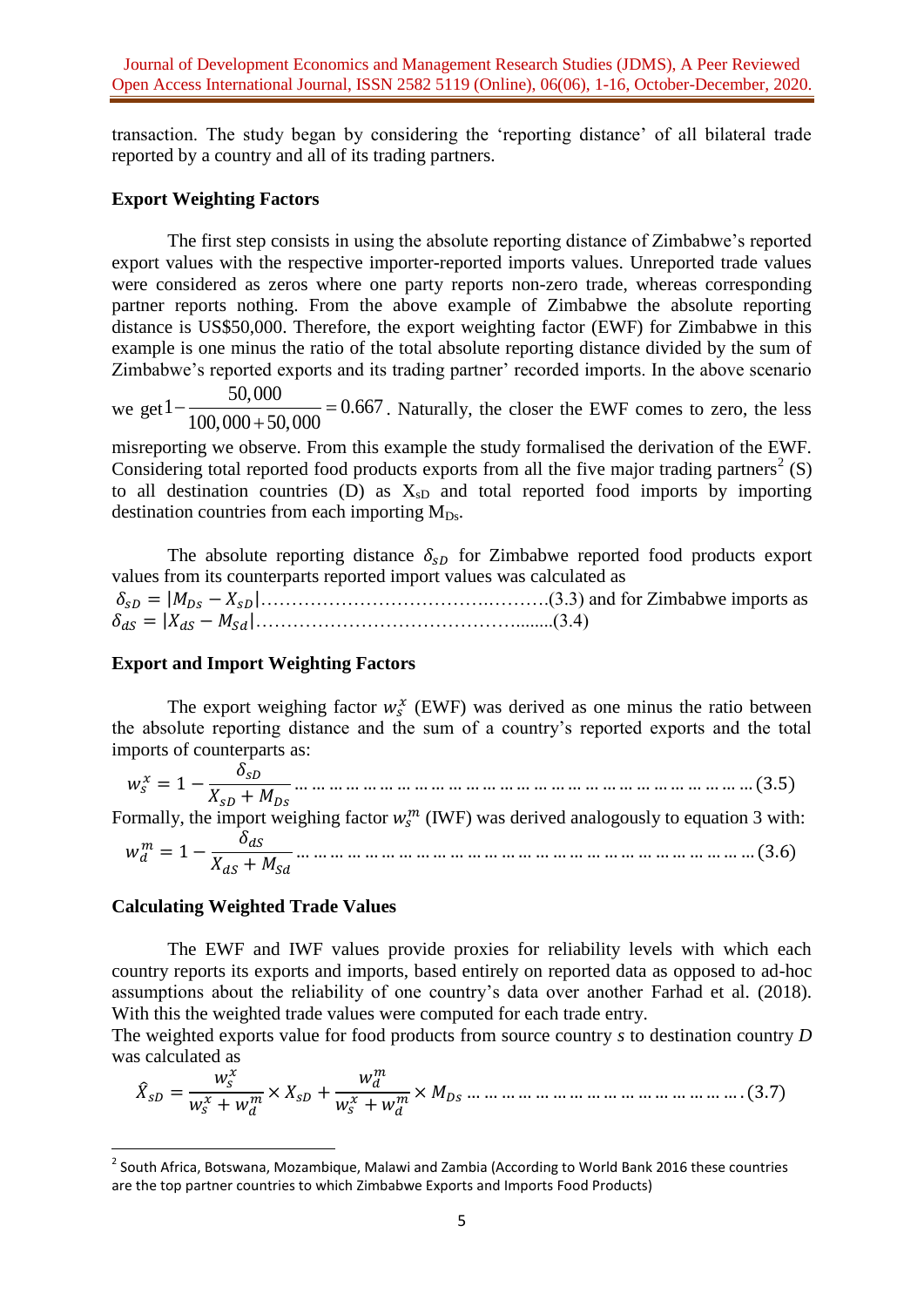The corresponding predicted import value  $\hat{M}_{dS}$  for each reported import product, using the importing country's IWF and the corresponding country's EWF we obtain

 

## **Step 2: Construction of Trade Misreporting Index**

With the derivation above the misreporting indices were constructed.

#### **Export Misreporting Indices**

First, the misreported export value  $\tilde{X}_{sD}$  for the food products was calculated as the difference between the reported value  $(X_{sD})$  and the weighted value  $(\hat{X}_s)$ 

 $\ddot{X}_{SD} = X_{SD} - \ddot{X}_{S}$ According to Farhad et al. (2018), this step is perhaps best comparable to a so-called Contest Success Function. Formally, we label the overall export misreporting index for source country *s* as

 

#### **Import Misreporting Indices**

The corresponding indices for import misreporting follow analogously and it is sketched briefly here. The misreported import values as:

 Next the overall import misreporting index was calculated as:

 

#### **Data Sources, Type and Period**

The study used annual panel data of Zimbabwe and its five major African trading partners for the period 2000 to 2016. The dependent variable used in the analysis was exports misreporting indices and imports misreporting indices. The indices were generated from annual data collected from World Integrated Trade Solutions (WITS) data base and annual average tariffs on food imports was also obtained from WITS database. Data on GDP per capita in US dollars, inflation, net foreign direct investment inflows and trade openness were from the International Monetary Fund (IMF) and *World Economic Outlook* database. Data on corruption levels was accessed from the Corruption Perceptions Index (CPI), provided by Transparency International (2018). Food products were classified in different categories according to their SITC codes as they are in the WITS database.

#### **PRESENTATION, INTERPRETATION AND DISCUSSION OF RESULTS**

#### **Panel Unit Root Test**

The variables were tested for stationarity and this was done to avoid spurious regression estimates which results from regressing non-stationary variables. The Im-Pesaran-Shin test for panel unit root results is presented in Tables 1 and 2.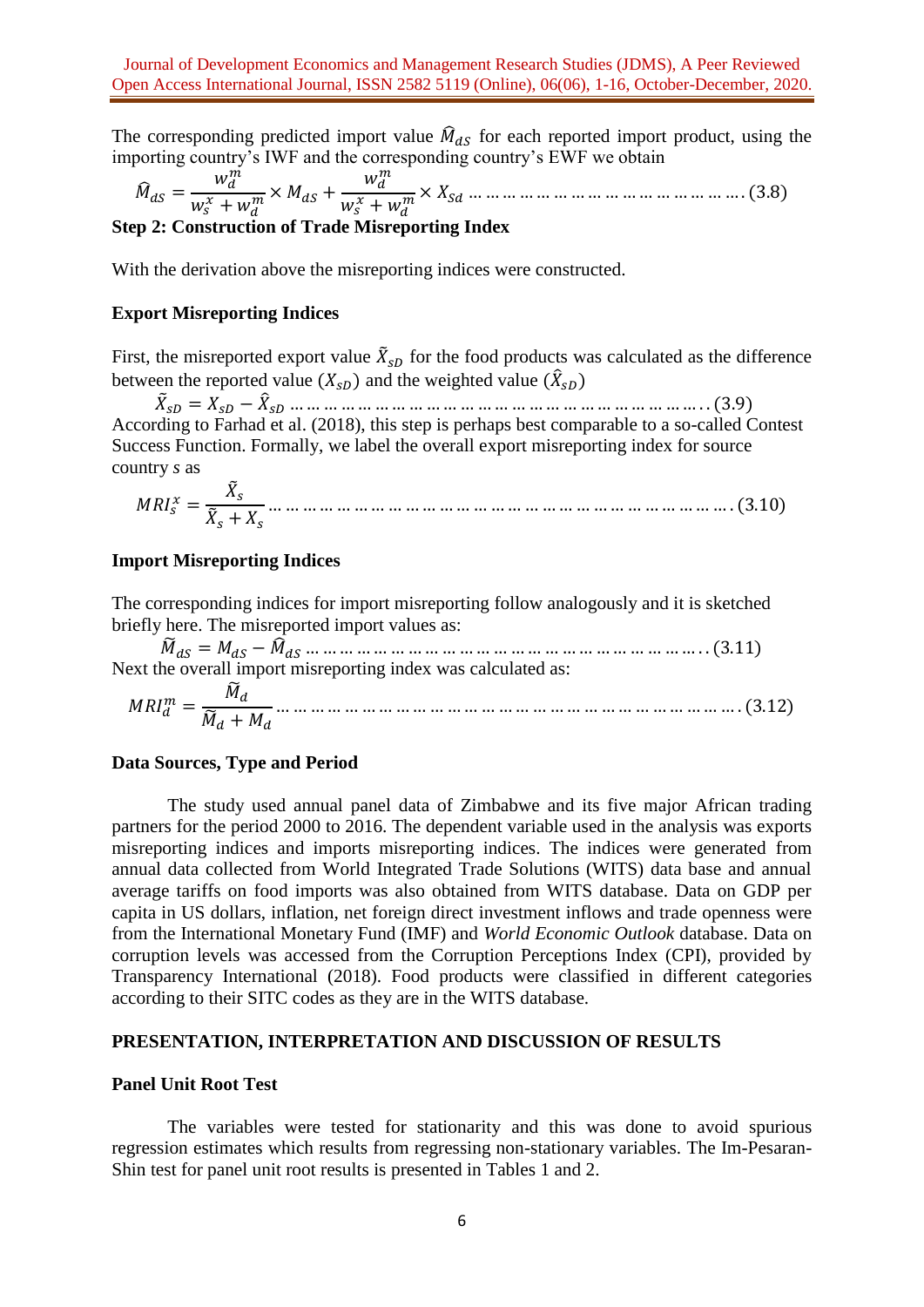| <b>Table 1: Panel Unit Root Test</b> |                          |                             |  |  |  |
|--------------------------------------|--------------------------|-----------------------------|--|--|--|
| <b>Variable</b>                      | <b>Probability value</b> | <b>Order of integration</b> |  |  |  |
| MRI <sup>x</sup>                     | $0.0000$ ***             | I(0)                        |  |  |  |
| MRI <sup>m</sup>                     | $0.0000$ ***             | I(0)                        |  |  |  |
| cpi                                  | 0.7775                   | Non-stationary              |  |  |  |
| fdi                                  | $0.0000$ ***             | I(0)                        |  |  |  |
| gdpc                                 | $0.0060***$              | I(0)                        |  |  |  |
| tar                                  | $0.0033***$              | I(0)                        |  |  |  |
| infl                                 | $0.0000$ ***             | I(0)                        |  |  |  |
| topen                                | $0.0592**$               | I(0)                        |  |  |  |

*\*\* and \*\*\* means that the variables are stationary at 10% and 1% significant level; respectively.*

Trade openness, misreported exports index and misreported exports index, food tariff, inflation, gross domestic product per capita and foreign direct investment inflows as percentage of GDP (fdi) are stationary in levels (integrated of order zero) as indicated in Table 1. Corruption perception index is non-stationary and to be differenced in Table 2.

| Table 2: Panel Unit Root test after differencing |                          |                             |  |  |
|--------------------------------------------------|--------------------------|-----------------------------|--|--|
| <b>Variable</b>                                  | <b>Probability value</b> | <b>Order of integration</b> |  |  |
| D.cpi                                            | 0.0000                   |                             |  |  |
|                                                  |                          |                             |  |  |

*\* entails stationary at 1% level of significance and I(∙) shows order of integration*

After first difference, variable corruption perception index became stationary at the 1 percentage level of significance. Thus, it is integrated of order one.

#### **Multicollinearity**

| <b>Table 3: Muticollinearity test</b> |                |           |           |           |        |             |
|---------------------------------------|----------------|-----------|-----------|-----------|--------|-------------|
|                                       | $D.\text{cpi}$ | fdi       | gdpc      | topen     | tar    | $\int$ infl |
| $D.\text{cpi}$                        | 1.0000         |           |           |           |        |             |
| fdi                                   | 0.0701         | 1.0000    |           |           |        |             |
| gdpc                                  | 0.1225         | $-0.1501$ | 1.0000    |           |        |             |
| topen                                 | 0.2004         | 0.4507    | 0.2470    | 1.0000    |        |             |
| tar                                   | $-0.0757$      | $-0.2909$ | $-0.2689$ | $-0.3242$ | 1.0000 |             |
| infl                                  | $-0.0086$      | 0.0303    | $-0.0228$ | 0.1196    | 0.1066 | 1.0000      |

From Table 3, all the pair-wise correlations are less than absolute 0.8, meaning that there is no serious problem of multicollinearity. Hence, plainly, explanatory variables do not move together in systematic ways meaning that there is no exact linear relationship among the independent variables, thus their individual effects on the explained variable can be isolated (Gujarati, 2004).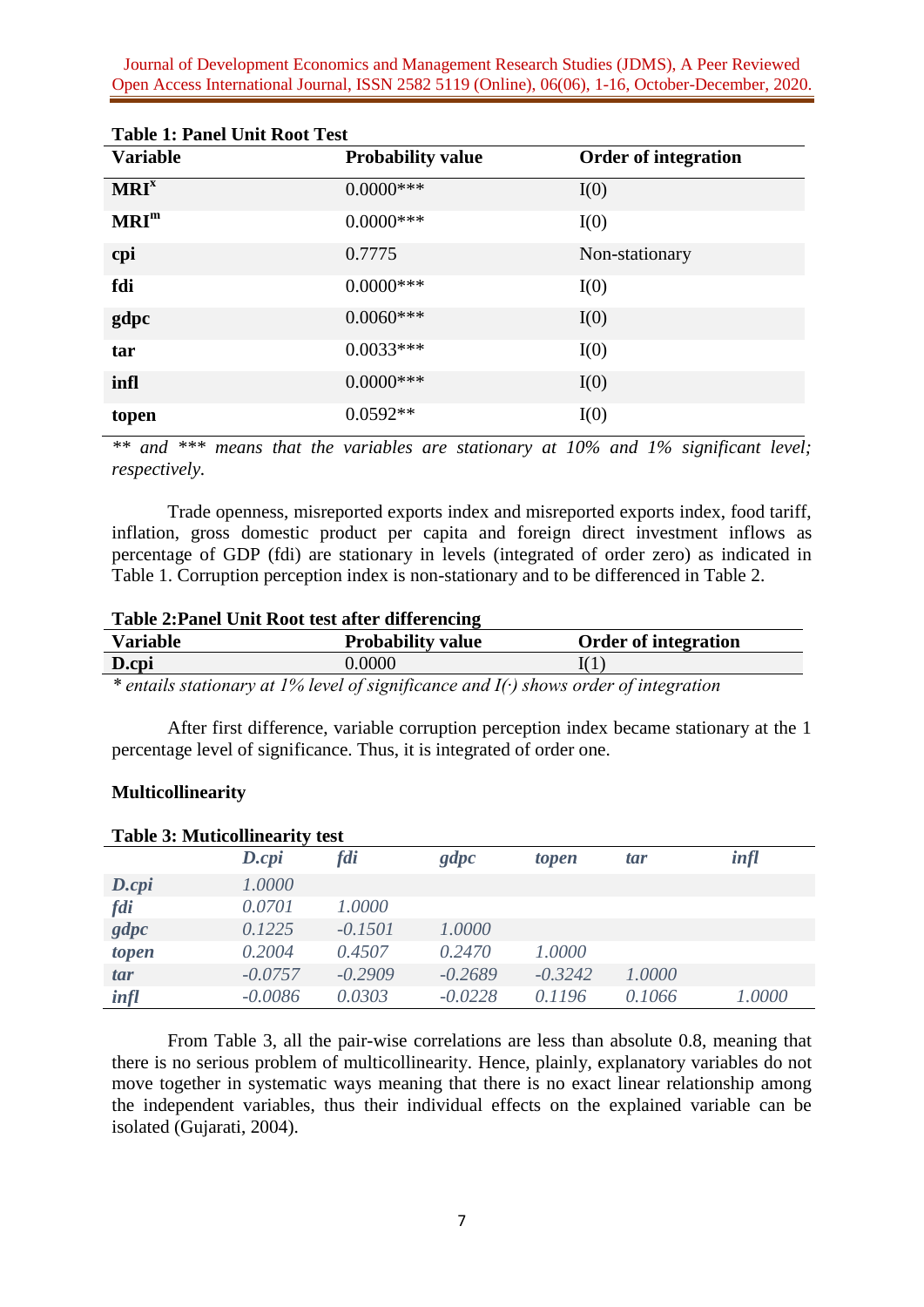## **Hausman Test**

| Table 4: Hausman (1978) specification test for $MRIx$ |       |
|-------------------------------------------------------|-------|
|                                                       | Coef. |
| Chi-square test value                                 | 14.62 |

# **P-value** 0.0121

The  $\chi^2$  value for the Hausman test is 14.62 with a corresponding p-value of 0.0121 meaning reject the null hypothesis that the difference in the coefficients is not systematic at 5% significance level, implying that the FEM is appropriate and is to be preferred to the REM. From the test between fixed effects model and pooled OLS model a p-value of 0.0090 (shown in appendix) show that the FEM is preferred*.* The heteroscedasticity test shows a pvalue of 0.0000 which strongly rejects the null hypothesis at 1% level of significance and conclude that there is a presence of heteroscedasticity. The Wooldridge test for autocorrelation detected the presence of autocorrelation which is shown by a p-value of 0. 0554. Finally, the errors exhibit cross-sectional correlation which is shown by p-value of 0.0023. The study, therefore, estimated the model for FEM with Feasible Generalized Least Squares (FGLS).

# **Table 5: Hausman specification test for MRI<sup>m</sup>**

|                       | Coef.  |  |
|-----------------------|--------|--|
| Chi-square test value | 13.63  |  |
| P-value               | 0.0181 |  |

The  $\chi^2$  value for the Hausman test is 13.63 with a corresponding p-value of 0.0181 meaning reject the null hypothesis that the difference in the coefficients is not systematic at 5% significance level, implying that the FEM is appropriate and is to be preferred to the REM. From the test between fixed effects model and pooled OLS model a p-value of 0.0143 (shown in appendix) show that the FEM is preferred*.* The heteroscedasticity test shows a pvalue of 0.0852 which strongly rejects the null hypothesis and concludes that there is presence of heteroscedasticity. The Wooldridge test for autocorrelation detected the absence of autocorrelation which is shown by a p-value of 0.2770. Finally, the errors exhibit no crosssectional correlation which is shown by p-value of 0.1055. The study, therefore, estimated the model for FEM with Feasible Generalized Least Squares (FGLS).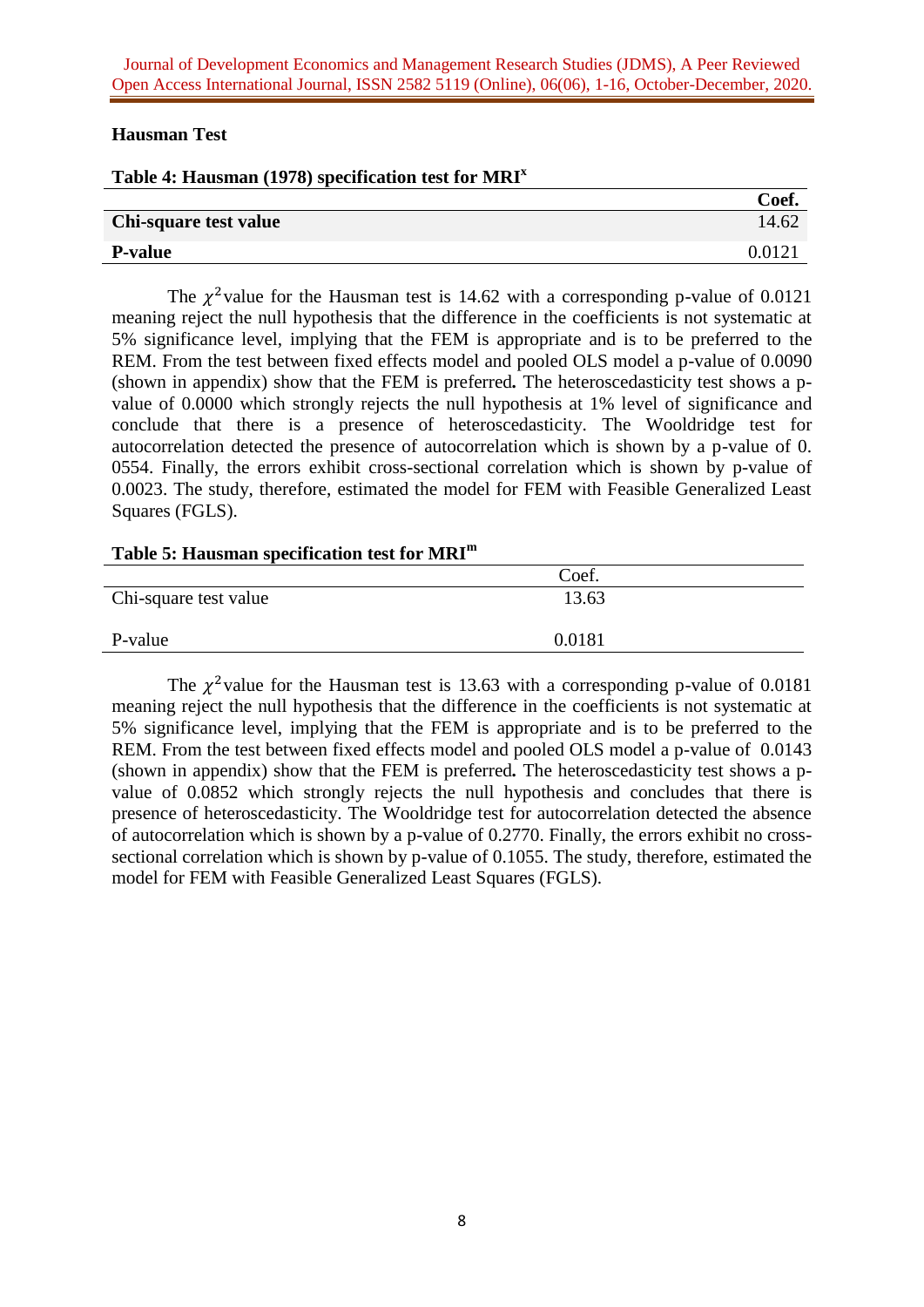## **Results Discussion**

The results of the factors that causes misreporting of trade for Zimbabwe bilateral trade are presented below first using exports misreported model, followed by the imports misreporting model.

| <b>Variables</b> | <b>Coefficient</b> | Std. error | z-statistic | Prob >  z  |
|------------------|--------------------|------------|-------------|------------|
| D.cpi            | 0.0003             | 0.0012     | 0.27        | 0.785      |
| tar              | 0.0037             | 0.0012     | 3.13        | $0.002***$ |
| topen            | $-0.0027$          | 0.0007     | $-3.37$     | $0.000***$ |
| gdpc             | 0.00002            | 0.000006   | 3.67        | $0.000***$ |
| infl             | 0.00015            | 0.0005     | 0.30        | 0.764      |
| fdi              | 0.0031             | 0.0018     | 1.73        | $0.084*$   |
| cons             | 0.3015             | 0.0567     | 5.32        | $0.000***$ |

**Table 6:Results with MRI<sup>x</sup> as a dependent variable** 

*\*\*\* and \* entails stationary at 1% and 10% level of significance*

Table 8 presents results from the conducted regression, with standard errors, z statistic and the associated p-value. In the regression exports misreporting index was regressed on the six variables. Conforming to Olsevskaja (2013), the coefficient of foreign direct investment inflows as a percentage of GDP was found to be statistically significant at 1% significance level with an expected positive coefficient. FDIs were found to be positively correlated with export misreporting. FDIs have genuine effect on exports misreporting according to the results of the regression. This fact confirms our hypotheses and indicates trade mispricing in case of exports. It means that as the FDI to Zimbabwe is increasing exporting misreporting is also increasing. The results of the regression suggests that holding other things constant a 1% increase in FDI is associated with 0.003% increase in exports misreporting index.

The results concerning tariff rates provide strong support for the hypothesis that an increase in tariff rate is associated with a significant increase in trade misreporting. The findings in Table 6 shows that a 1% increase in average food tariff rate of the importing country results in 0.004% increase in exports misreporting index. The coefficient of tariff of the exporting country is statistically significant at 1% level of significance and positively influences exports misreporting in the food products which is in line with the theoretical expectation. From the results, tariff is a key determinant of a country's export misreporting. This indicates that a higher tariff shows higher production levels of exports misreporting. The results are consistent to those found by Patnaik et al. (2010) and Olsevskaja (2013).

Contrary to the expected sign in Chapter Three, trade openness also shows up as a significant predictor of export misreporting with a strong negative influence on export misreporting. On the other hand, increased trade openness is associated with a reduction in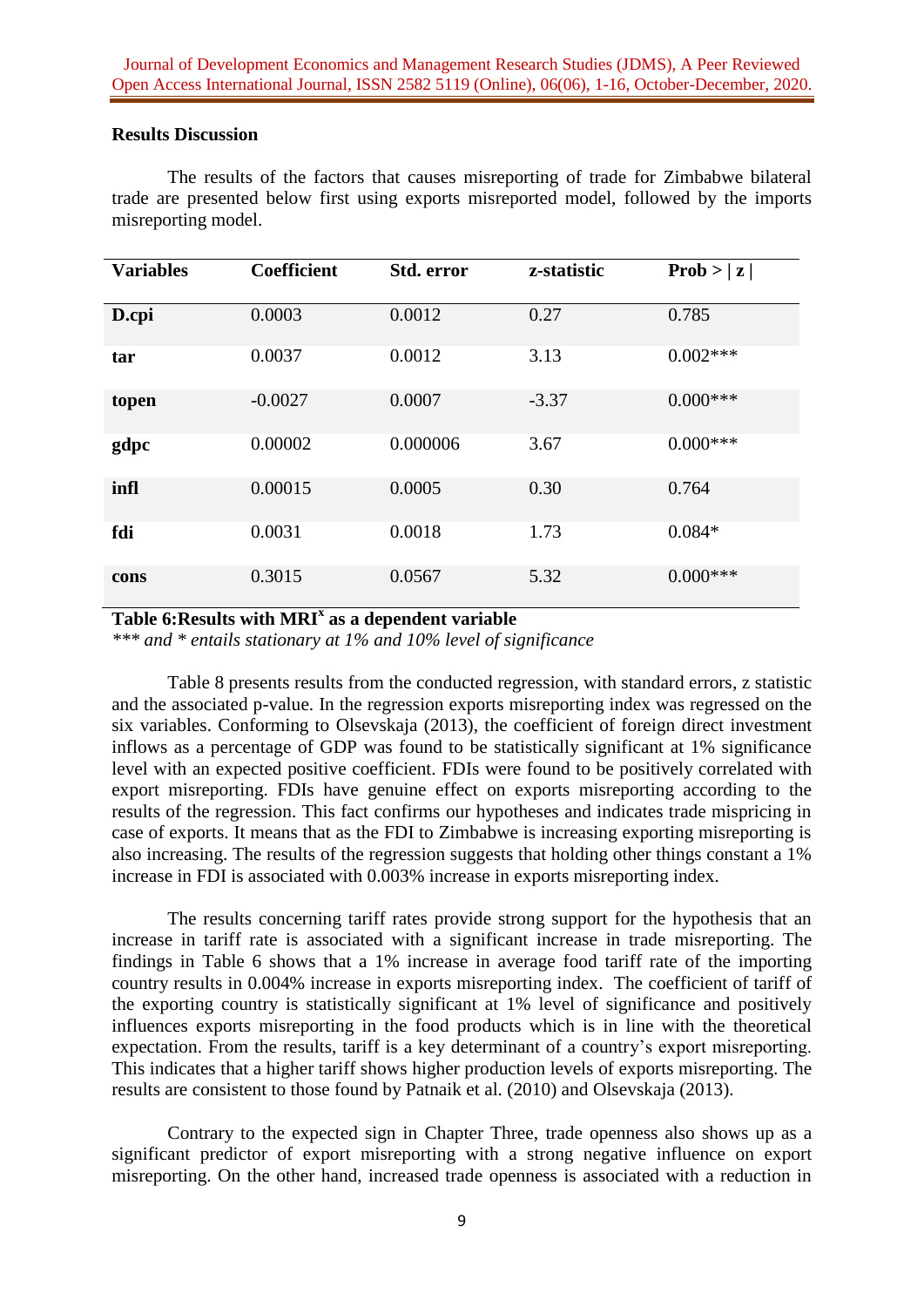misreporting of exports. The coefficient of trade openness is significant at 1% level. A one per cent increase in trade openness results in a 0.003% decline in export misreporting. A larger tradable sector offers lesser opportunities for agents to misreport exports, which is mainly done with the objective of moving capital outside the country. The results are also contrary to empirical literature. The results are similar to those by Tandon and Rao (2017) in the case of imports misinvoicing. This might be derived from the fact that investors find favourable conditions to conduct business in a country which is more open to international markets and consider no need to move their capital outside the country.

In line with the expectation, the results also show that the coefficient of Gross Domestic Product per capita was significant and positively associated with the misreporting of exports. This means that a unit increase in Gross Domestic Product per capita results in approximately 0.00002 increases in exports misreporting index. Thus, the results indicates that real GDP per capita is positively and significantly related to export misreporting, in that an increase in Gross Domestic Product per capita by itself will drive rather than curtail export misreporting if overall governance does not improve. This confirms results of Kar and LeBlanc (2013) that there is a positive relationship associated with the illicit flows through exports misreporting and gross domestic product.

Finally, we can put these magnitudes in context with a simple back-of-the-envelope calculation. For example, what would a 0.060 export misreporting index means? The meaning is that misreporting of exports would be around US\$6.4 for every US\$100 reported. Therefore, an estimated US\$6.4 of taxable revenue is lost due to misreporting of exports (see the computations done at the end of the chapter). This computation is according to Farhad et al. 2018*.*

| <b>Variables</b> | <b>Coefficient</b> | Std. error | z-statistic | Prob >  z  |
|------------------|--------------------|------------|-------------|------------|
| D.cpi            | $-0.0024$          | 0.0017     | $-1.41$     | 0.158      |
| tar              | 0.0094             | 0.0016     | 5.74        | $0.000***$ |
| topen            | $-0.0003$          | 0.0010     | $-0.29$     | 0.768      |
| gdpc             | 0.00002            | 0.000009   | 1.94        | $0.053**$  |
| infl             | $-0.0004$          | 0.0007     | $-0.61$     | 0.545      |
| fdi              | 0.0030             | 0.00251    | 1.20        | 0.231      |
| cons             | 0.1282             | 0.0791     | 1.62        | 0.105      |

# **Table 7: Results with MRI<sup>m</sup> as a dependent variable**

*\*\*\* and \*\* entails stationary at 1% and 10% level of significance*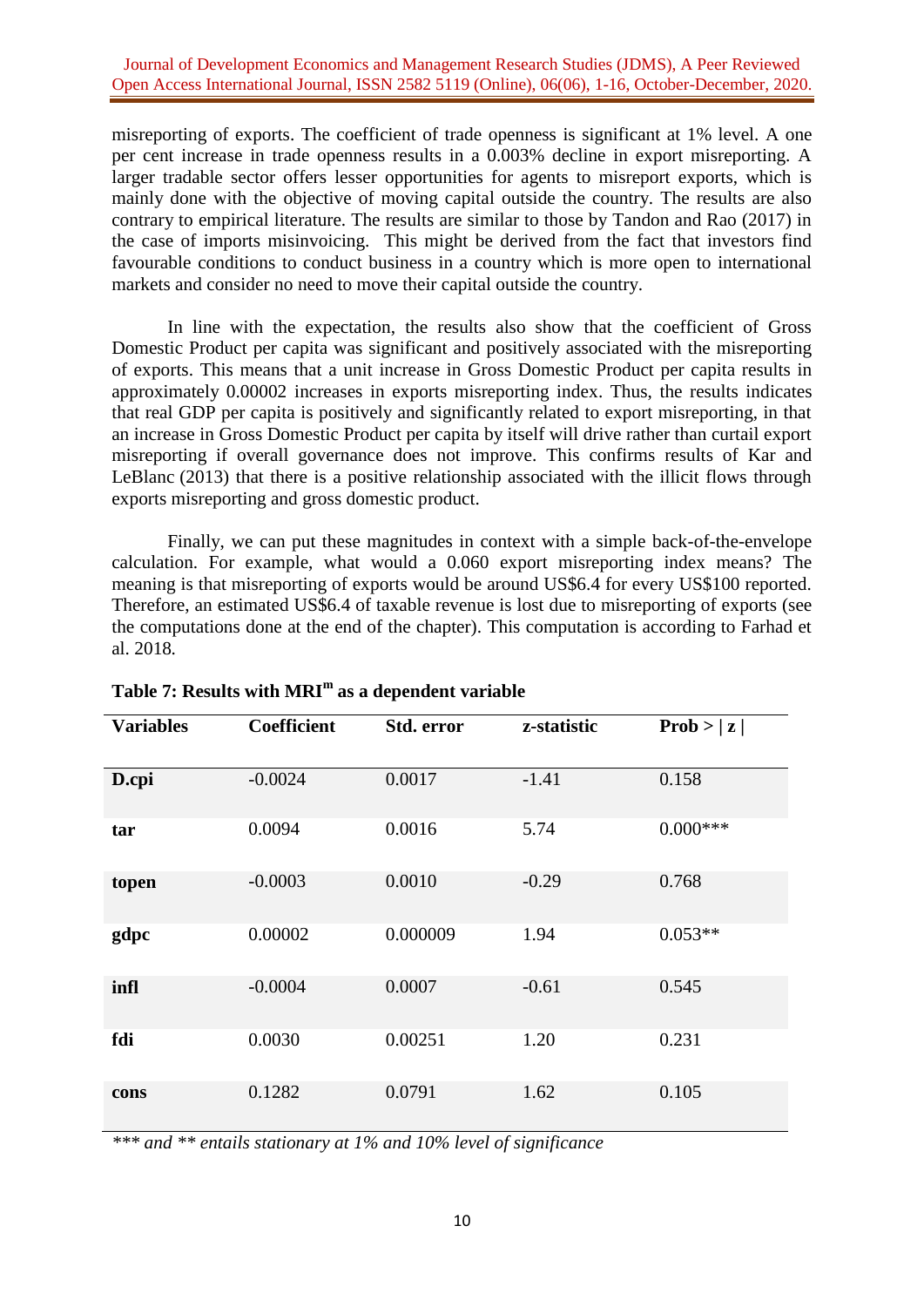From Table 7 regarding import misreporting, the most interesting finding is that the coefficient of average food tariff rate on imports (obtained from the World Trade Organization) is positive and significant. This indicates that a 1% increase in food imports tariff, increases misreporting index by 0.094%. This means an increase in import duty rates will increase import misreporting. Tariffs have positive effect on imports misreporting, this suggests that imports misreporting is much stronger in case of tariffs than erroneous declaration of the quantity. The sign of the coefficient of tariff is in line with the theoretical expectations. Similar results were also found by Javorcik and Narciso (2008), Olsevskaja (2013) and Farhad et al. (2018).

The study also finds that the coefficient of gross domestic product per capita is positive and statistically significant at 10% level. This is in line with the study by Kar and LeBlanc (2013) on trade misinvoicing. However, the results should be taken with caution. Bhagwati's seminal article on the determinants of capital flight from developing countries in 1974 suggests that the high level of *de facto* capital controls present in developing countries incentivizes traders to circumvent these restrictions through trade misinvoicing. Using this logic, the easing of *de facto* restrictions on capital movements should result in *less* trade misinvoicing over time since legal channels are now available for shifting capital abroad. The surprising fact, however, is that much of the developing world has gone through substantial capital account liberalization since the 1970s and the problem of trade misinvoicing has only worsened. One explanation for this may be that openness and liberalization alone cannot curtail misreporting if such liberalization is not accompanied by greater regulatory oversight. Rather, openness in the presence of weak governance can be a prescription for more illicit flows.

## **Average Misreporting Indices**

Following the theoretical framework outlined in chapter three, Table 8 and Table 9 presents the derived average misreporting of exports and imports misreporting, respectively, for each reporting country per categorised period of 2000-2005, 2006-2011 ad 2012-2016. Through construction (following Farhad et al. (2018)), all indices range between zero and one, where values approaching zero represent less misreporting and higher values indicate more misreporting.

|                 | 2000-2005 | 2006-2011 | 2012-2016 |
|-----------------|-----------|-----------|-----------|
| Zimbabwe        | 0.074     | 0.212     | 0.443     |
| South Africa    | 0.329     | 0.232     | 0.141     |
| Mozambique      | 0.156     | 0.106     | 0.134     |
| Malawi          | 0.213     | 0.266     | 0.238     |
| Zambia          | 0.330     | 0.330     | 0.323     |
| <b>Botswana</b> | 0.359     | 0.179     | 0.101     |

# **Table 8: Average Export Misreporting Index (MRI<sup>x</sup> ) for the Countries**

From the Table 8 above Zambia have been the country which recorded high level of food exports misreporting. Over the years Zimbabwe has increased in the pace of food exports misreporting, while South Africa and Botswana have managed to reduce food exports misreporting. Countries which have scored higher misreporting indices may be a reflective of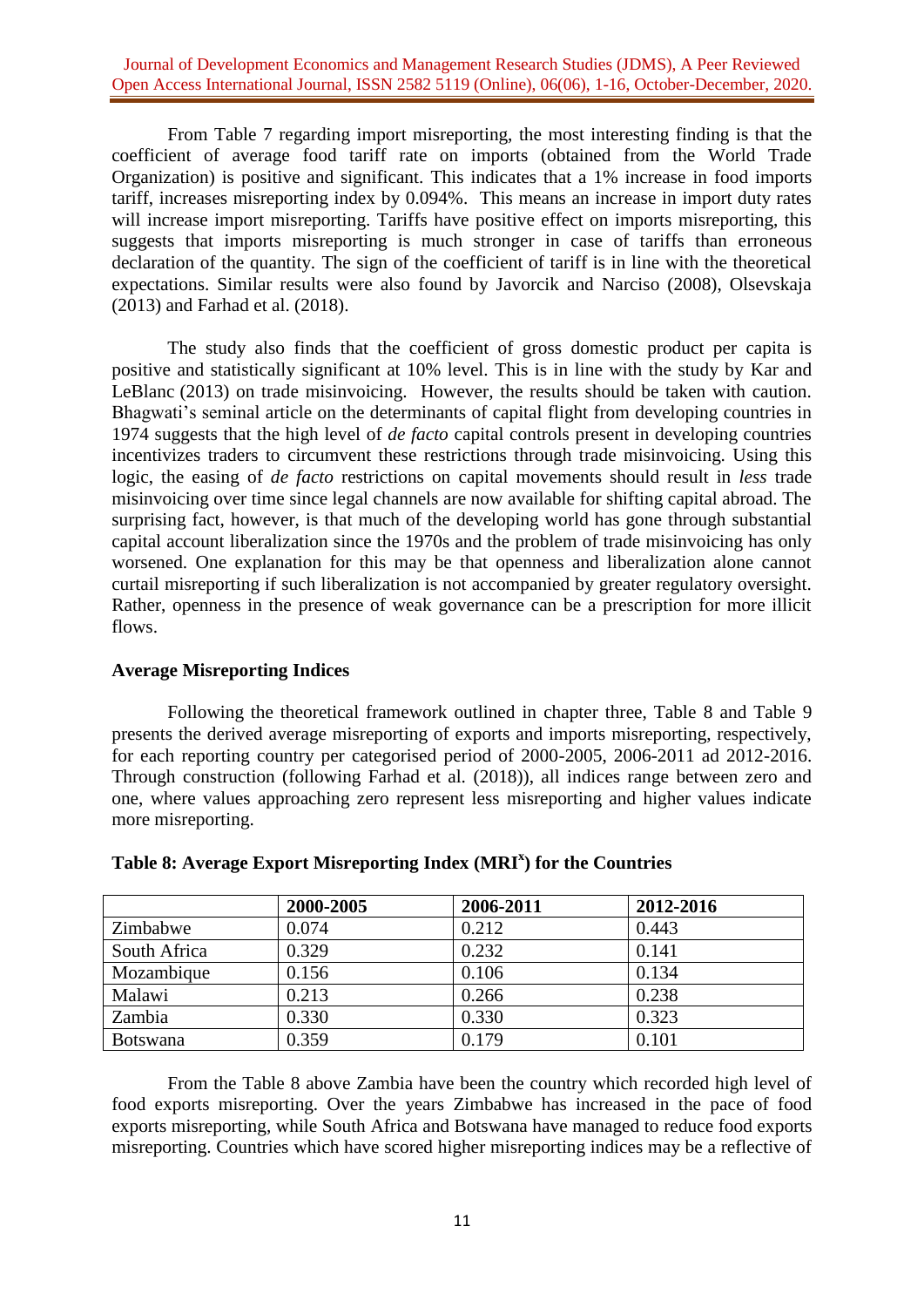a weak state of governance, more restrictive policies, and capacity limits to record and report trade statistics with precision.

|                 | 2000-2005 | 2006-2011 | 2012-2016 |
|-----------------|-----------|-----------|-----------|
| Zimbabwe        | 0.434     | 0.251     | 0.236     |
| South Africa    | 0.294     | 0.199     | 0.272     |
| Mozambique      | 0.378     | 0.333     | 0.154     |
| Malawi          | 0.207     | 0.319     | 0.193     |
| Zambia          | 0.491     | 0.409     | 0.356     |
| <b>Botswana</b> | 0.459     | 0.278     | 0.170     |

**Table 9: Average Import Misreporting Index (MRI<sup>m</sup> ) for the Countries** 

From the Table 9 above Zambia recorded all time food imports misreporting index from 2000 to 2016. Over the years Zimbabwe and Botswana managed to control imports misreporting as the food imports misreporting indices on average decreased over the period of 2000-2016.

To provide a quantitative example as to what the index means in practice, consider the case of Zimbabwe. A score of 0.434 in the food imports misreporting index for a given period indicates that for each US\$100 of reported trade, Zimbabwe misreported its trade value by approximately US\$76.68. This follows directly from the index calculation in equation 3.12 since for reporting US\$100, we get  $0.434 = \frac{\tilde{M}}{\tilde{M}}$  $\frac{m_d}{\tilde{M}_d+100}$ , which, after some simple algebra, produces  $\widetilde{M}_d$  = \$76.68. This calculation can also be done for exports misreporting.

#### **Summary of the findings and conclusion**

This study was undertaken to establish the factors which determine misreported trade with special reference to Zimbabwe and trading partners from 2000-2016. The study zeroed on misreporting trade of food products namely live animals, beverages, tobacco, oil-seeds, oil nuts oil kernels, vegetables oils and fats. In this regard, panel data was collected from secondary data sources and used for the study. Two regressions models were estimated. The study used imports and exports misreporting models to answer the research objectives.

In estimating the factors which determine misreporting of trade on food exports for Zimbabwe bilateral trade, GDP per capita, inflation, net foreign direct investment as a percentage of GDP, corruption perception index, weighted average food tariff and trade openness were used as the independent variables in the study. With the coefficients of GDP per capita, net foreign direct investment as a percentage of GDP, trade openness and weighted average food tariff variable were found to be statistically significant whilst the coefficients of inflation and corruption perception index were found to be statistically insignificant. The results showed that export misreporting increased with an increase in GDP per capita, net foreign direct investment as a percentage of GDP and weighted average food tariff.

Factors which determine food imports misreporting were estimated using the same dependent variables as in export misreporting model. GDP per capita and food tariffs were found to be positively related with import misreporting index. This implies that food imports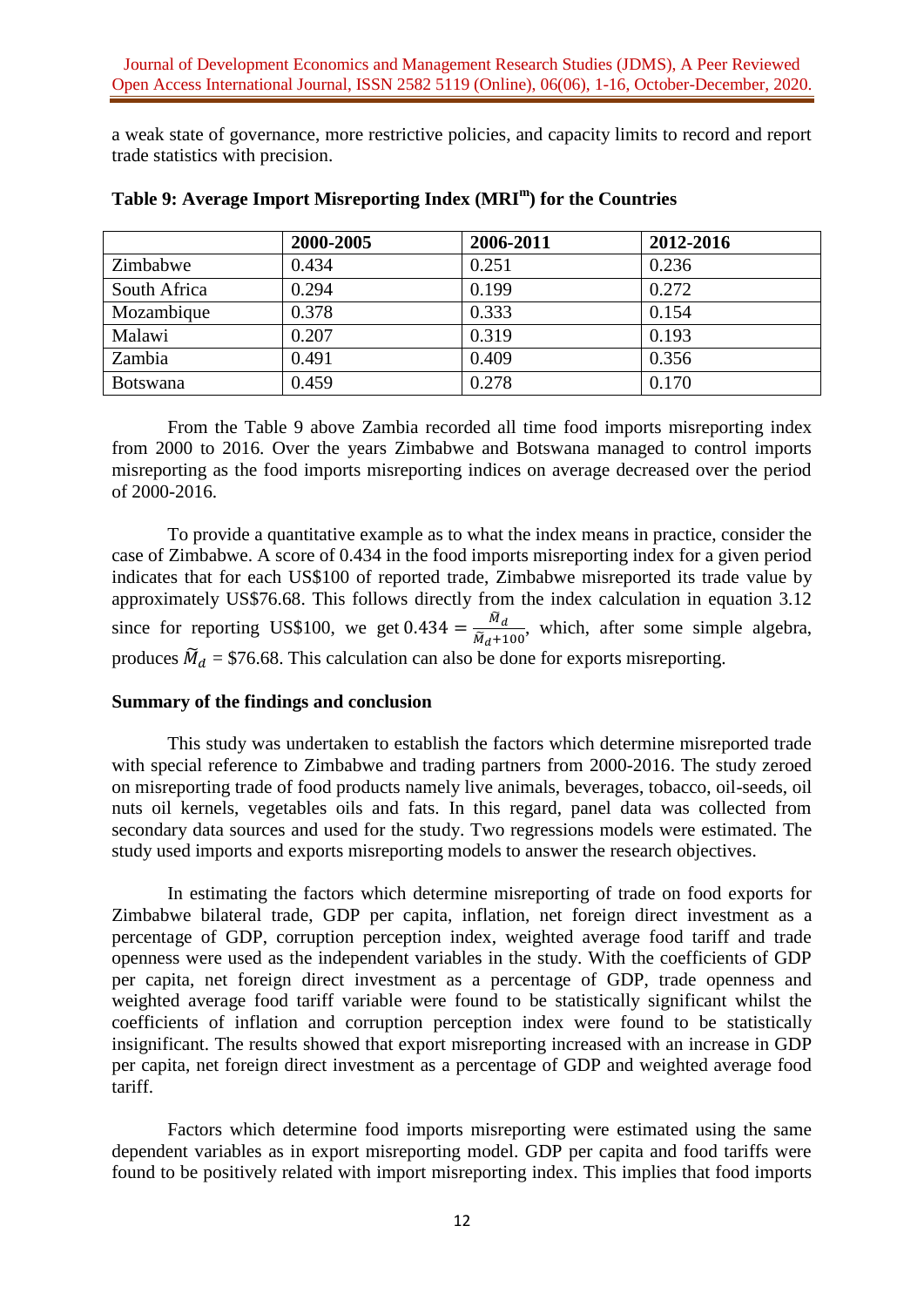misreporting are mainly determined by GDP per capita and food tariffs. Net foreign direct investment, inflation, corruption perception index and trade openness coefficients were found to be statistically insignificant.

An important conclusion that was drawn from the results was GDP per capita, inflation, net foreign direct investment as a percentage of GDP, corruption perception index, weighted average food tariff and trade openness are the factors which determine misreporting of trade for Zimbabwe bilateral trade.

#### **Policy implications and recommendations**

Policy measures to arrest the problem of misreporting of trade can be suggested based on the empirical findings reported in this paper. A suitable and stable macroeconomic environment that eliminates domestic macroeconomic policy errors will ensure that the economic functions, which bring about misreporting trade, are recommended.

With regards to gross domestic product and foreign direct investment inflows increases these two have been noted to have an increased volume of international trade. A comprehensive and dynamic risk management system is the cornerstone to effective Customs control. A range of factors should be taken into account when developing a risk programme. These include: importer and exporter profiles which record historic compliance records and other relevant data on the business in question provide a key indicator to future risks. This should include details of previous irregularities, under-declarations and penalties imposed. High compliant operators should be subject to fewer documentary and physical checks at the frontier and post-importation. Customs can then direct their resources to the higher risk operators where there is a greater likelihood of discovering errors, possible fraud and underpaid revenue. A process of continued review of compliance levels is required to ensure such profiles are up to date.

There is need for the development and use of a valuation database as a risk assessment tool for tariff evasion and avoidance. Use of valuation database as a means to identify potential misreporting and mispricing of goods is noticed. Such databases can be useful tools, particularly for developing countries like the ones which were involved in this study where there are typically high rates of non-compliance, coupled with poor or nonexistent accounts and record-keeping. The best source of data for such databases is prices taken from recent previously accepted Customs declarations. Where a comparison with database prices for the same type of goods suggests the declared value may not be correct, Customs should seek further evidence from the importer or exporter to support the declared value. A suspect price may not be rejected without conducting an enquiry and giving the importer or exporter the opportunity to provide further evidence.

Furthermore, the research found a reduction in export misreporting when trade openness increases. Therefore, Zimbabwe and trading partners needs to further reduce trade barriers and promote international trade by reducing and simplifying procedures and controls. However, the heavily dependence on international trade may be detrimental to fiscal sustainability and economic growth. Zimbabwe exports mainly primary products, which prices are unstable and determined on the international market. For outward-oriented strategy to have much benefit to the country should modify the composition of trade by switching from exports of raw materials and semi-manufactured goods to high valued-added goods.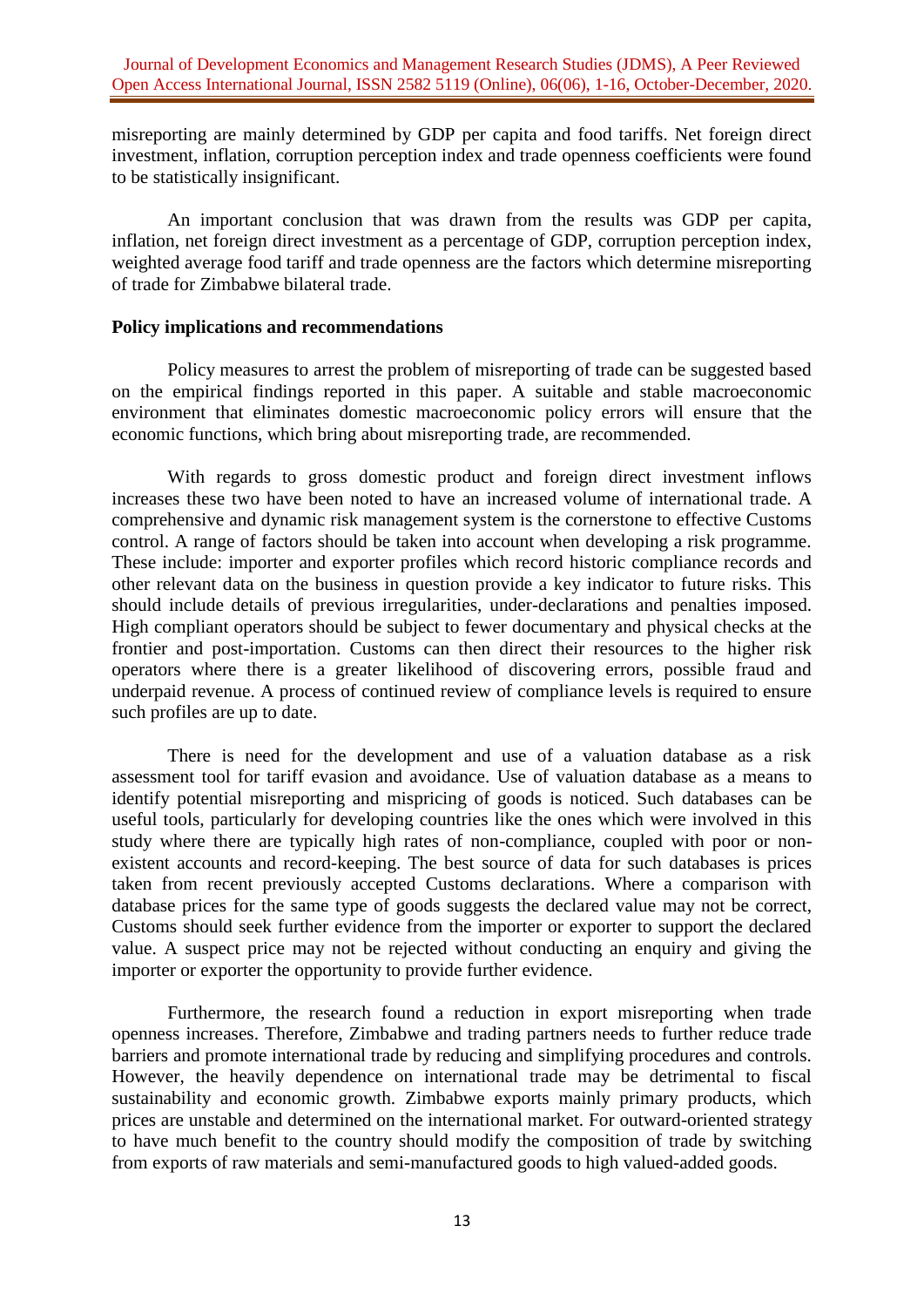# **REFERENCES**

Aboud, Z.S., (2009): Determinants of Capital Flight in Kenya (1987-2007)/ (Doctoral dissertation, School of Economics, University of Nairobi).

Baltagi, H. B., (2008): Econometric Analysis of Panel Data. Fourth edition. Wiley.

Baum, C.F., (2001): Residual diagnostics for cross-section time series regression models. The Stata Journal, 1(1), 101-104.

Biswas, A.K., (2011): Tariffs and imports misinvoicing under oligopoly. Economics & Politics, 23(2), 254-270.

Biswas, A.K., (2012); Import tariff led export under-invoicing: A paradox. The Journal of International Trade & Economic Development, 21(3), 347-360.

Bredenkamp, H and Schadler, S (eds)., (1999): Economic Reforms and Adjustment in Lowincome Countries, Washington, DC: International Monetary Fund.

Buehn, A. and Eichler, S., (2010); Trade Misinvoicing: The Dark Side of World Trade. Journal of the World Economy.

Buehn, A. and Eichler, S., (2011); Trade misinvoicing: The dark side of world trade. The World Economy, 34(8), 1263-1287.

Cameron, A. C. and Trivedi, K. P. (2005): Microeconometrics Methods and Applications. First edition. Cambridge University Press. New York.

Dalu, T., Maposa, V.G., Pabwaungana, S. and Dalu, T., (2012): The impact of tax evasion and avoidance on the economy: a case of Harare, Zimbabwe. African Journal of Economic and Sustainable Development, 1(3), 284-296.

de Boyrie, M.E., Nelson, J.A. and Pak, S.J., (2007): Capital movement through trade misinvoicing: the case of Africa. Journal of Financial Crime, 14(4), 474-489.

Dube, G., (2014): Informal sector taxation: the case of Zimbabwe (Doctoral dissertation, Georgetown University).

Ekananda, M., (2018): Misinvoicing Analysis in ASEAN-China Free Trade Aggrement (ACFTA). European Research Studies Journal, 21(1), 187-205.

Farhad, M., Jetter, M., Siddique, A. and Williams, A., 2018. Misreported Trade. World Bank Publications.

Farzanegan, M.R., (2009): Illegal trade in the Iranian economy: Evidence from a structural model. European Journal of Political Economy, 25(4), 489-507.

Ferrantino, M.J., Liu, X. and Wang, Z., (2012): Evasion behaviors of exporters and importers: Evidence from the US–China trade data discrepancy. Journal of international Economics, 86(1), 141-157.

Ferrantino, M.J., Liu, X. and Wang, Z., (2012): Evasion behaviors of exporters and importers: Evidence from the US–China trade data discrepancy. Journal of international Economics, 86(1), 141-157.

Ferrantino, M.J., Liu, X. and Wang, Z., (2016): Evasion behaviors of exporters and importers: Evidence from the US–China trade data discrepancy. Journal of international Economics, 86(1), 141-157.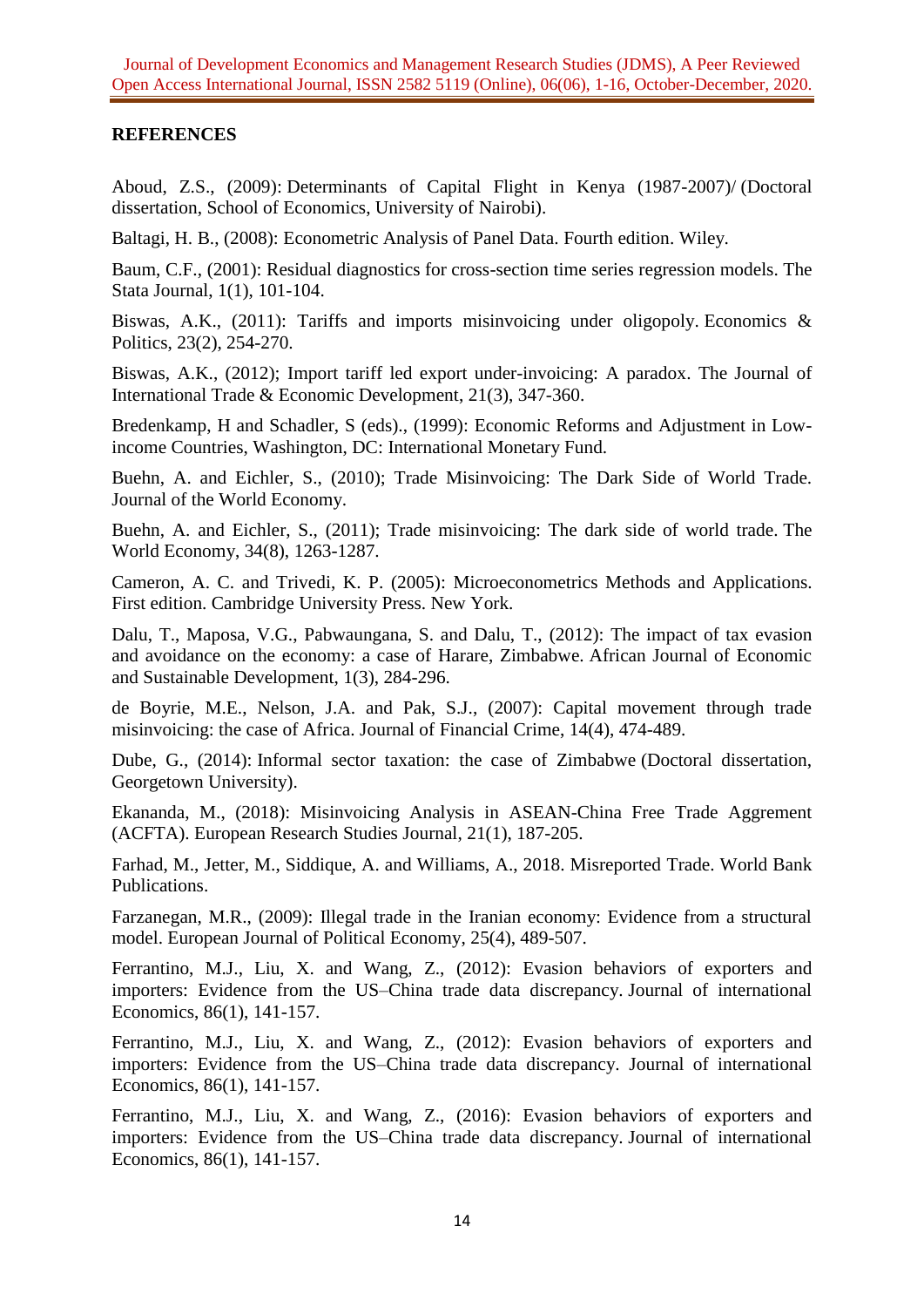Fisman, R., Moustakerski, P. and Wei, S.J., (2008): Outsourcing tariff evasion: A new explanation for entrepôt trade. The Review of Economics and Statistics, 90(3), 587-592.

Gupta, A.S. and Shah, A., (2012): Determinants of trade misinvoicing. Open Economies Review, 23(5), 891-910.

IMF, (2018): A Guide to Direction of Trade Statistics. International Monetary Fund (IMF).

Javorcik, B.S. and Narciso, G., (2008): Differentiated products and evasion of import tariffs. Journal of International Economics, 76(2), 208-222.

Johnston, J. and DiNardo, J., (1972): Econometric methods (Vol. 2). New York.

Kar, D. and LeBlanc, B., 2013. Illicit Financial Flows from Developing Countries: 2002- 2011, Washington, DC: Global Financial Integrity

Kar, D. and Spanjers, J., (2015): Illicit financial flows from developing countries: 2004-2013. Global Financial Integrity, 1-10.

Kellenberg, D. and Levinson, A., (2016): Misreporting trade: Tariff evasion, corruption, and auditing standards. Technical report, National Bureau of Economic Research.

Kwaramba, M., Mahonye, N. and Mandishara, L., 2016. Capital flight and trade misinvoicing in Zimbabwe. African Development Review, 28(S1), 50-64.

Levin, J. and Widell, L., 2007. Tax evasion in Kenya and Tanzania: Evidence from missing imports. Department of Business, Economics, Statistics, and Informatics, University of Örebro.

Lipsey, R.G., (2008): Positive economics. The New Palgrave Dictionary of Economics: Volume 1–8, 5037-5040.

Moeva, Z.S.D., (2013): Determinants of Capital Flight in Kenya (1987-2007, University Of Nairobi. Available at SSRN:<http://erepository.uonbi.ac.ke/>

Murphy, M., (2011): El otro hueco comercial: corruption and the misreporting of exports in Latin American economies (Doctoral dissertation, Georgetown University).

Nitsch, V., (2009): Die another day: Duration in German import trade. Review of World Economics, 145(1), 133-154.

Nitsch, V., (2017): Trade Misinvoiving in Developing Countries. CGD Policy Paper, 103.

Ogalo, V., (2010): Informal cross-border trade in EAC: Implications for Regional Integration and Development. CUTS African Resource Centre, Nairobi.

Olsevskaja, D., (2013): Trade Mispricing and Misreporting: A Study of China's Foreign Trade 1998-2009 (Master's thesis).

Olsevskaja, D., (2013): Trade Mispricing and Misreporting: A study of China's Foreign Trade 1998-2009, University Of Oslo: Reprosentralen.

Olsevskaja, D., (2013): Trade Mispricing and Misreporting: A Study of China's Foreign Trade 1998-2009 (Master's thesis).

Panayi, C.H., (2015): Advanced issues in international and European tax law. Bloomsbury Publishing.

Patnaik, I., Gupta, A. and Shah, A., (2010): Determinants of trade misinvoicing. New Delhi: Publications Unit, National Institute of Public Finance and Policy.